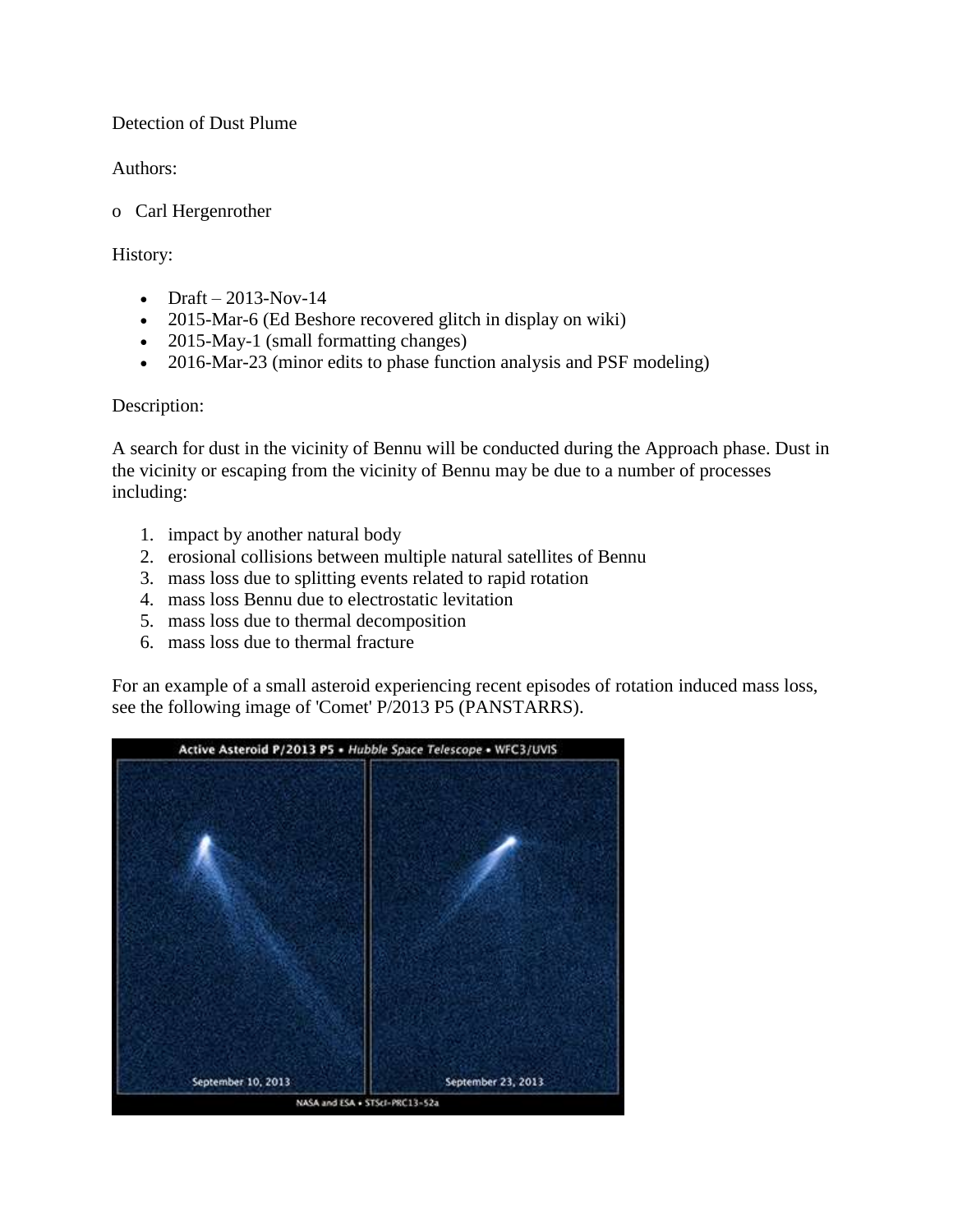The search for dust will employ three different techniques; direct detection of dust, point spread function modeling and phase function analysis.

Direct detection of dust

A sequence of images centered on Bennu will be obtained using the OCAMS Polycam instrument. The image sequence will be median co-added on the motion of Bennu to produce a map of the dust near Bennu. Dust will exhibit itself as diffuse features either around Bennu, trailing Bennu in the anti-solar direction, or trailing Bennu along its orbit. Mapping the spatial extent and brightness of the dust will allow an estimate of the size distribution of the dust and the time of its release to be determined. These techniques have been commonly used to measure the same for active comets.

The following two images of low activity comet 49P/Arend-Rigaux show dust material trailing the comet in both the anti-solar and orbit vectors. The first image is non-annotated to show the spatial distribution of the dust in better detail.



The second image is annotated with the solar direction (yellow dashed line) extending away from the Sun (yellow Sun symbol) and the orbit plane (red dashed line) shown. The broad material along the orbit is large dust released months earlier while the material in the anti-solar direction is finder dust released only days to weeks prior to the time of the image.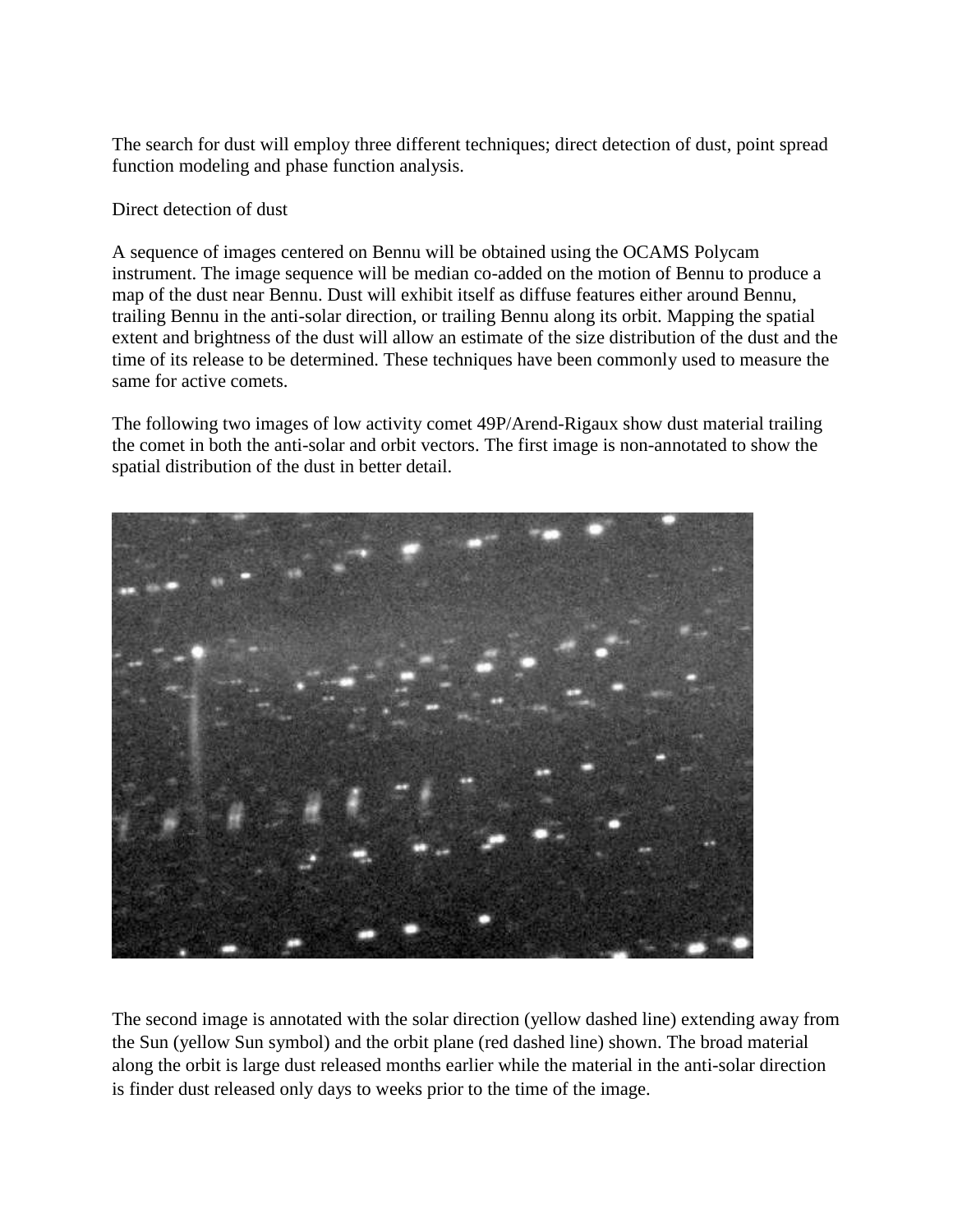

# *Point Spread Function (PSF) modeling*

Point Spread Function (PSF) modeling involves median co-adding the sequence of OCAMS images on the position of the stars. The PSF of a number of co-added G-class main sequence (Sun-like) stars will be compared to the PSF of images median co-added on the position of Bennu. A broadening of Bennu's PSF relative to the Sun-like background stars is indicative of a dust atmosphere or coma in the vicinity of Bennu.

### *Phase Function Analysis*

The phase function of Bennu between phase angles of ~15 and 100 degrees was acquired from ground-based telescopic observations (contained in the DRA). During the Approach phase, a new phase function will be constructed from OCAMS MapCam and PolyCam data. A direct comparison between the ground-based DRA function and the Approach phase analysis will be made. The existence of unresolved dust within the 'seeing disk' of Bennu will be detected as a brightening of the Approach phase function relative to the DRA function at the same phase angle. The amount of brightening will be used to determine the concentration of the dust within the PSF of Bennu.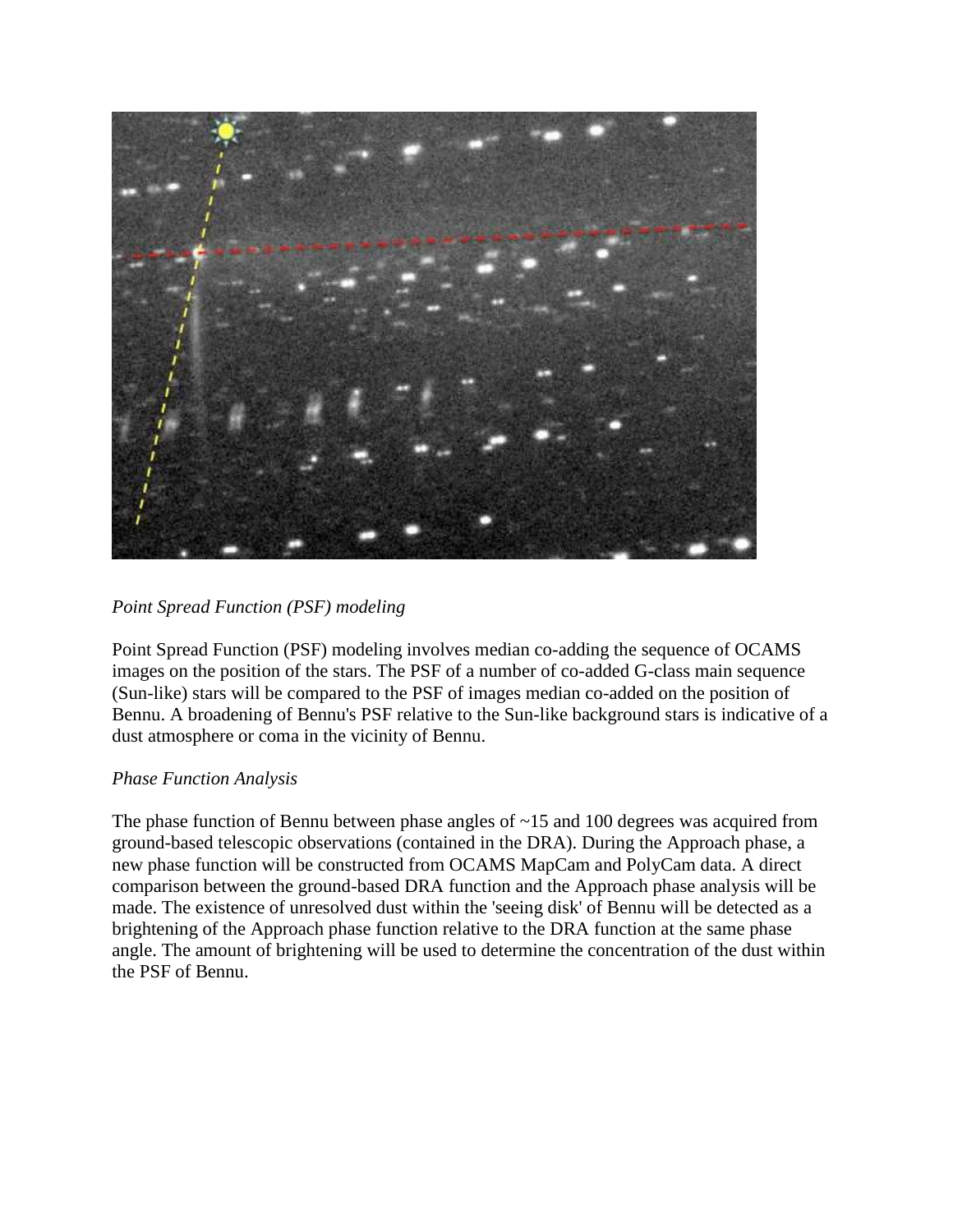

#### Parameters:

infile - the OCAMS image files (including standard OCAMS header/metadata) to search for dust, SPICE kernels (SPK S/C, Bennu SPK, Frame Kernel, Instrument Kernel, SCLK)

outfile – co-added images of dust (or lack of dust) in the region around Bennu, difference in PSFs of co-added Bennu and co-added background stars, estimate of dust concentration and mass loss, estimate of dust particle sizes and time of ejection from the surface of Bennu

### Algorithm equations:

### *Direct Detection of Dust*

OCAMS images will be 'stack and shifted' to the position of Bennu with the following algorithm.

$$
dx_n = xt - xc_n
$$
  
dy\_n = yt - yc\_n

where (xt, yt) is the target  $(x, y)$  each image is to shifted to,  $(xc, n, yc, n)$  is the  $(x, y)$  of Bennu on image 'n', and (dx\_n, dy\_x) is the number of pixels image 'n' will be shifted to co-align on Bennu. The same algorithm will be used for 'stack and shifting' on the background stars except (xc\_n, yc\_n) is the (x, y) of the stars rather than Bennu. The IRAF task 'xshift' will be used to automatically conduct these shifts.